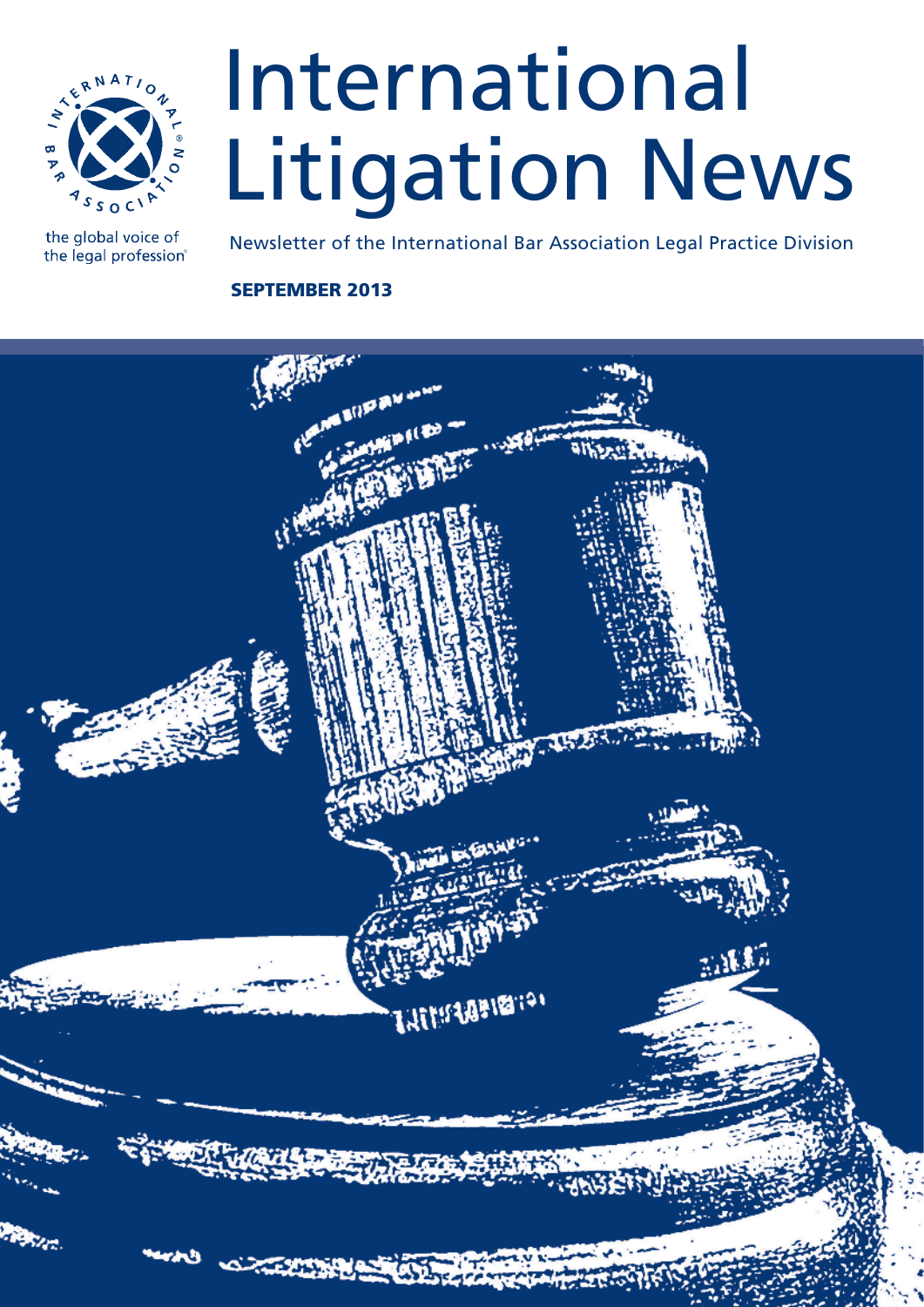#### **Evidentiary disclosures in parallel criminal and civil cases in the United States**

also uncertainties relating to how the rules governing DBA arrangements will be applied, for instance, it appears as though the solicitor is required to deduct the costs deemed to be payable by the defendant, even if these costs are ultimately never paid. Amendments to the rules are said to be in the pipeline and will be released for consultation in the autumn.

### *Cost budgeting*

This is a fundamental change and goes to the heart of the reforms, which is to bring down costs in all cases. Jackson wants judges to case manage actively, although it remains to be seen how much judges themselves have the appetite to do this.

From 1 April 2013, all parties other than litigants in person and litigants in cases worth over £2m in the Commercial Court and Chancery Division must file and exchange budgets. Any party that fails to do so will be entitled only to the applicable court fees. These budgets may then be agreed between the parties. If they are not agreed, the court will review the budget and make any appropriate revisions. However, it should be

noted that the Court of Appeal held in the recent case of *Troy Foods Ltd v Manton* [2013] EWCA Civ 615 that costs budgets could not be assumed to be reasonable simply because they were approved. Note also that CPR 44.3  $(2)(a)$  states that the court may disallow or reduce costs that are disproportionate in amount even if they were reasonably or necessarily incurred. This is expected to be a fractious area of the new rules and two Court of Appeal judges have been appointed to deal with appeals arising from costs disputes.

#### **Conclusion**

Although it will take time to assess the effects of these legislative proposals, it is undoubtedly a very different legal landscape facing competition lawyers in the UK today. Although the Jackson Reforms may pose challenges and the bedding-down process may be difficult, the new opt-out regime and the widening of the CAT's remit provide significant opportunities for claimants to recover losses that were simply not practically or procedurally possible before.

# Evidentiary disclosures in parallel criminal and civil cases in the United States

States have assumed traditionall<br>that they can rely on internation treaties to protect them from the<br>document production regime governing States have assumed traditionally that they can rely on international treaties to protect them from the document production regime governing civil lawsuits filed in the US. However, these guarantees are no longer effective as non-US companies have found themselves subject to the jurisdiction of US courts. One primary example of this conflict between international treaty protections and the more liberal US discovery system arises when non-US companies agree to cooperate with US regulatory and prosecutorial agencies, such as the Securities and Exchange Commission (SEC) and the Department of Justice (DOJ), and send documents to the US for production to these governmental entities. The production of foreign documents to

these US agencies generally results in the loss of these international treaty protections and, as a result, allows private civil litigants to gain access to the foreign company documents. However, in the current atmosphere where companies have little option but to cooperate with US government inquiries, non-US companies generally cooperate with the US government and, thus, risk the possible disclosure of their documents to private parties. US court decisions in recent years highlight the tension between cooperation with the US governmental authorities and the disclosure of documents to private litigants in the US court system, in addition to suggesting some possible ways to minimise the risks of exposing foreign documents to US discovery.

Since the mid-2000s, US regulators have increased their focus on investigating

## **UNITED STATES OF AMERICA**

#### **Lee G Dunst**

Gibson, Dunn & Crutcher, New York ldunst@gibsondunn. com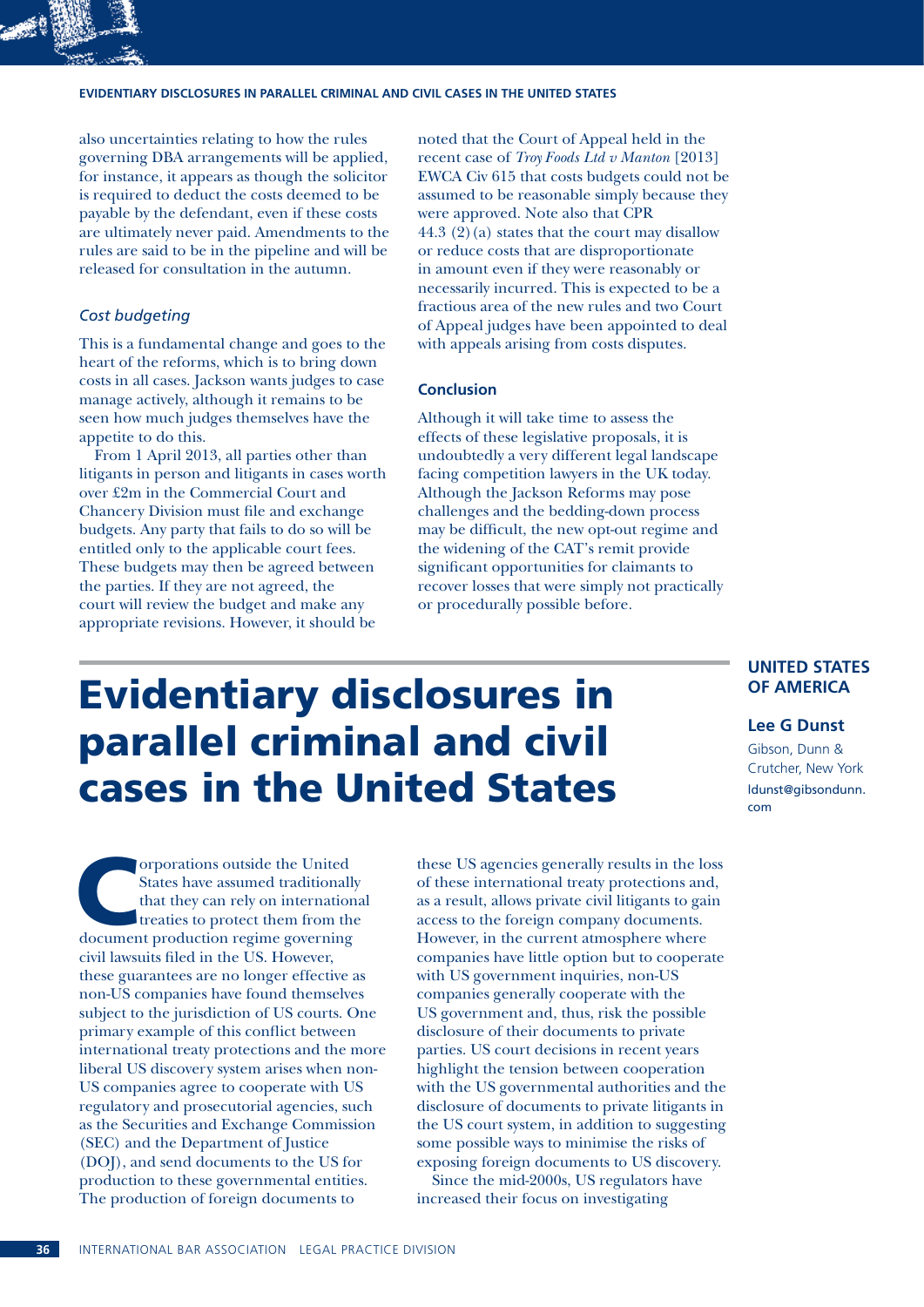corporate crime. As discussed below, these standards have made it almost impossible for any company, regardless of where it is based, to resist an investigation by US government authorities or risk being branded by the US government with the proverbial scarlet letter of being uncooperative.

In early 2003, then-US Deputy Attorney General Larry Thompson issued his nowfamous memorandum entitled, Principles of Federal Prosecution of Business Organizations. This document, better known as the Thompson Memorandum, purported to set forth a 'revised set of principles' designed, in part, to increase 'emphasis on scrutiny of the authenticity of a corporation's cooperation' in deciding whether to file criminal charges against the company. The Thompson Memorandum sets forth a number of factors to be considered in whether a corporation should be charged with a crime, including 'the corporation's timely and voluntary disclosure of wrongdoing and its willingness to cooperate in the investigation.' In defining what that cooperation means, the Department of Justice has adopted an expansive view and expects companies to leave no stone unturned, even though, as the Thompson Memorandum itself concedes, 'records and personnel may be spread throughout the United States or even among several countries'. In 2008, then-US Deputy Attorney General Mark Filip released an updated memorandum on corporate cooperation credit, which repeated many of the themes from the Thompson Memorandum, except that waiver of attorneyclient privilege is no longer a relevant factor in evaluating corporate cooperation.

The Securities and Exchange Commission has followed this same approach in recent years and has rewarded those companies that have cooperated fully with government investigations of massive corporate fraud. One example of this approach was seen in the SEC investigation of Royal Ahold, the Dutch supermarket conglomerate. In February 2003, Ahold announced a series of significant financial irregularities in its operations in the US and elsewhere, resulting in a substantial decline in its stock price.

Despite the extent of the fraud at Ahold, the company escaped the wrath of the SEC without paying any penalty. In October 2004, the SEC announced that it was filing a civil fraud complaint against Ahold, yet was settling this action at the same time without Ahold admitting any liability or paying

any fine. In agreeing to such a settlement, the SEC specifically acknowledged that it 'did not seek a penalty from Ahold because of, among other reasons, the company's extensive cooperation with the Commission's investigation', including Ahold's decision to provide the SEC with 'the internal investigation reports and the supporting information and to waive the attorney-client privilege. The SEC's message was plain: cooperate and the company can avoid a serious penalty, even for a massive corporate fraud.

While Ahold certainly gained a 'clear corporate advantage' from cooperating with the US government investigations, its cooperation resulted in a number of significant consequences in connection with the inevitable US securities class action lawsuit; at the time, Royal Ahold traded on the US exchanges, but it since has delisted in the US. Two decisions in the Ahold case demonstrate that the broad and unlimited corporate cooperation now expected by the SEC and DOJ may result in the disclosure of a company's documents and other material to private litigants in the US.

In the first Ahold decision of interest, the US securities class action plaintiffs filed a motion seeking the US court's approval to obtain early disclosure of certain documents prior to the court's decision on the dismissal of the lawsuit. Specifically, the plaintiffs sought permission to obtain copies of all documents, including internal investigation reports, previously provided by Ahold to the SEC, DOJ and other governmental authorities in the US, as well as various governmental agencies in the Netherlands. In March 2004, the US federal court granted the plaintiffs' request as to Ahold, noting that, 'the burden of producing the materials should be slight, considering that the defendants have previously produced them to other entities'. As a result of this decision, Ahold was required to produce to the US plaintiffs in excess of ten million pages of documents, including copies of its internal investigation reports, which had been produced previously to governmental authorities in the US and the Netherlands.

The second Ahold decision of note further expanded the scope of the production of Ahold's materials to the US plaintiffs. During the course of the various internal investigations undertaken at Ahold's behest, Ahold's outside counsel conducted numerous witness interviews and prepared more than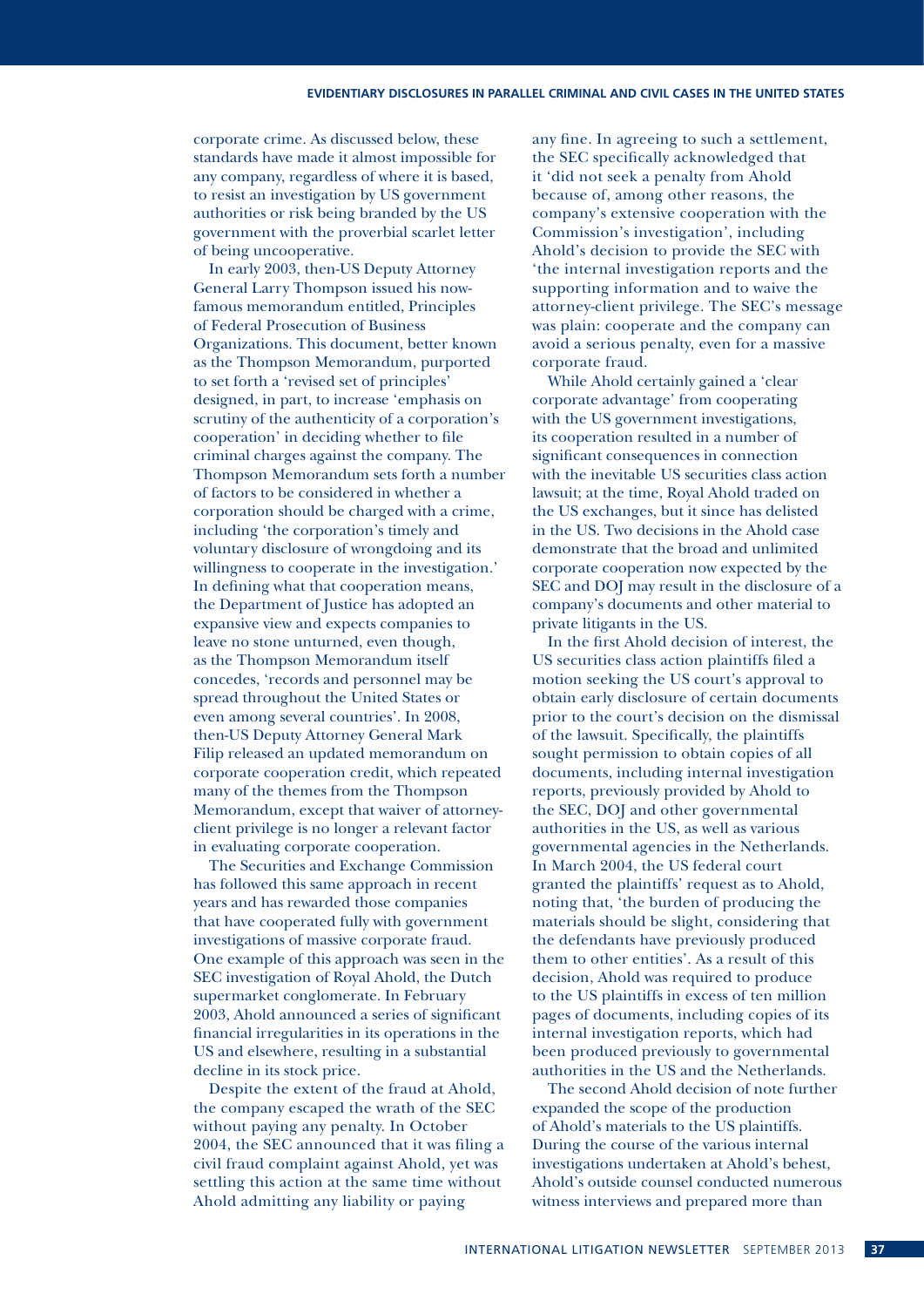#### **Evidentiary disclosures in parallel criminal and civil cases in the United States**

800 interview memoranda, some of which were produced to the SEC and DOJ as part of Ahold's extensive cooperation with the US government. Subsequently, the US class action plaintiffs sought copies of all of these interview memoranda and argued that they were entitled to them because they previously had been produced to the SEC and DOJ. In a September 2005 decision, the US federal court agreed with the plaintiffs, noting that, 'to the extent that Royal Ahold offensively has disclosed information pertaining to its internal investigation in order to improve its position with investors, financial institutions, and the regulatory agencies, it also implicitly has waived its right to assert the work product privilege as to the underlying memoranda supporting its disclosures'.

These two Ahold decisions are instructive in demonstrating that the 'clear corporate advantage' to Ahold of cooperating with the US government during the course of its investigation certainly came with a price for Ahold: the early disclosure of millions of pages of documents to the US class action plaintiffs, in addition to the disclosure of internal investigation reports, including attorney memoranda of witness interviews.

Interestingly, neither of the *Royal Ahold* decisions discussed above mentions The Hague Convention or Taking of Evidence Abroad in Civil or Commercial Matters, or the fact that Ahold is a Dutch company and that many of the documents at issue were located outside the US. However, this comes as no real surprise, as the protections offered by The Hague Convention have diminished in the US courts over the last 40 years.

The Hague Convention has been adopted by nearly 60 countries and, according to the US State Department, '[its] primary purpose is to reconcile different, often conflictive, discovery procedures in civil and common law countries'. However, the intent of The Hague Convention is far from the reality on the ground. For example, many signatories to The Hague Convention have declared specifically that they will not permit pre-trial discovery of documents, as in the US system. However, this explicit carve-out from The Hague Convention has been ignored by the US courts, which have concluded that the procedures set forth in The Hague Convention are not mandatory for litigants who may choose the more liberal US discovery rules to obtain documents from non-US entities.

The primacy of the US discovery rules over The Hague Convention is nothing new.

More than 40 years ago, a New York judge in the *Laker Airways, Ltd v Pan American World Airways* case recognised the 'fundamental conflict' between The Hague Convention and the US discovery rules, yet concluded that, '[a] finding that the production of documents is precluded by foreign law does not conclude a discovery dispute. A United States court has the power to order any party within its jurisdiction to testify or produce documents regardless of a foreign sovereign's use to the contrary.' In fact, the *Laker Airways* case went even further and concluded that '[i]t is not *ipso facto* a defense to a discovery request that the law of a foreign country may prohibit production or disclosure' and, 'violation of foreign law is not necessarily a valid defense to a lawfully issued subpoena for documents'.

The tension described above between the protections, albeit weakened, offered by The Hague Convention and the increased risk of disclosure of documents resulting from corporate cooperation with the US government, as occurred in Ahold, is addressed in the case of *Ratliff v Davis, Polk & Wardwell*. In *Ratliff*, the SEC was investigating alleged accounting improprieties at Baan Company NV, a software company based in the Netherlands. As part of that inquiry, the SEC sought documents and testimony from Baan's Dutch auditor, Ernst & Young Accountants (E&Y). Subsequently, E&Y cooperated through its US counsel, the Davis Polk law firm in New York, and voluntarily provided documents and testimony to the SEC. At the conclusion of the SEC investigation, E&Y settled the SEC investigation with a penalty payment in June 2002.

At the same time as the SEC investigation, a securities fraud action was pending in the US against Baan and several other defendants. During the course of discovery in the US case, the plaintiffs sought copies of the documents produced by E&Y to the SEC by multiple avenues, including from the SEC itself and from E&Y in the Netherlands via The Hague Convention, but both efforts proved unsuccessful. The plaintiffs also served a subpoena on the Davis Polk firm and sought copies of E&Y documents previously produced to the SEC that were still in the law firm's possession. The law firm refused to produce these documents and the plaintiffs filed a motion to compel such production. Ultimately, the US court, and later the US appellate court, granted the plaintiffs motion, noting that, 'documents held by an attorney